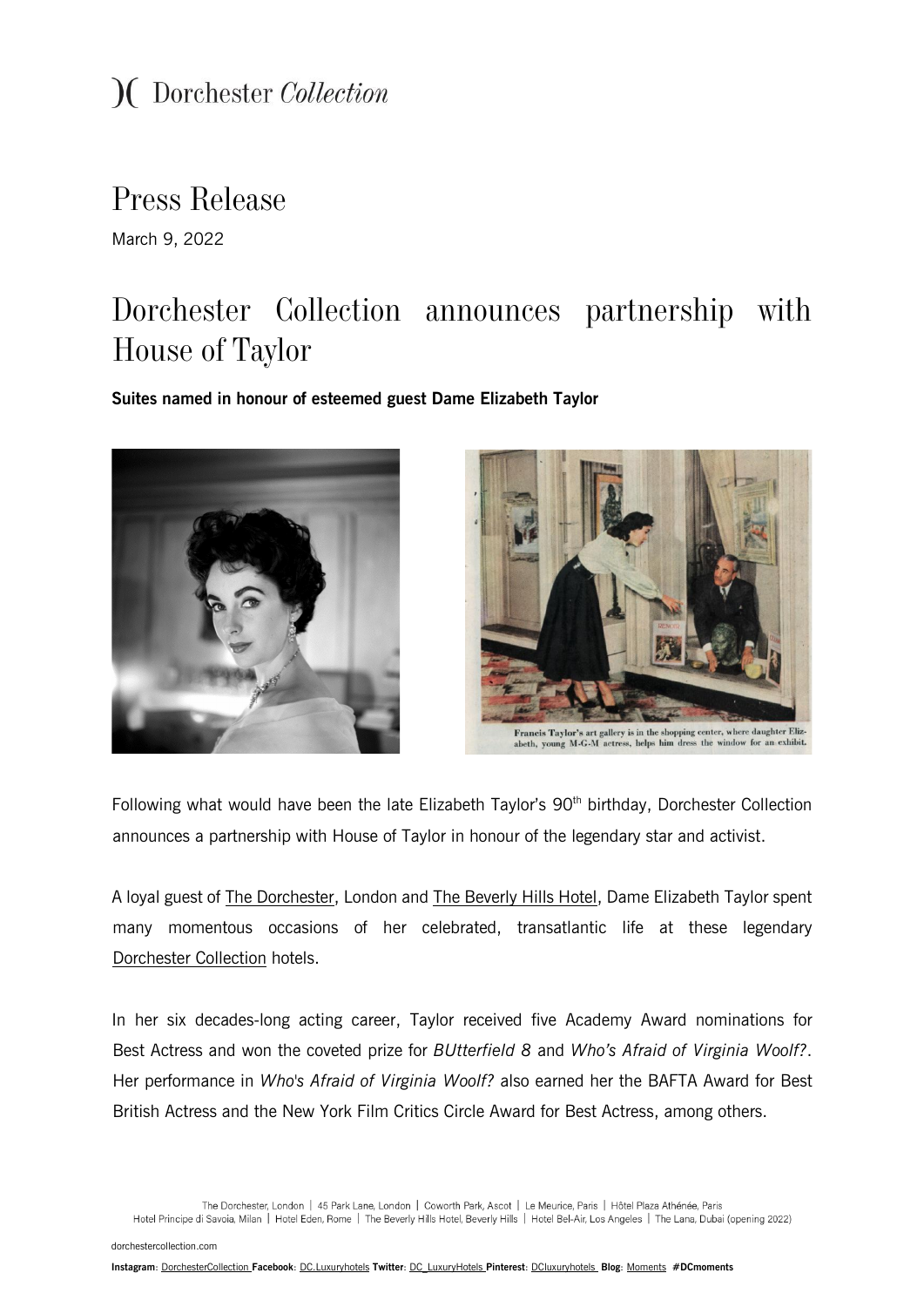In addition, she was nominated for four Golden Globe Awards, winning Best Actress in a Motion Picture — Drama for *Suddenly, Last Summer* in 1960. Further, Elizabeth made her Broadway debut in a 1981 revival of the Lillian Hellman play *The Little Foxes*, which earned her a nomination for the Tony Award for Best Actress in a Play, along with other critical acclaim. Elizabeth was honoured with many lifetime achievements, including the Cecil B. DeMille Award, the Screen Actors Guild Life Achievement Award, the BAFTA fellowship and a medallion at the Kennedy Center Honors.

Her most cherished work — the commitment to the fight against HIV/AIDS — was also recognised with several honours, including the French Légion d'honneur in 1987, the Jean Hersholt Humanitarian Award at the Academy Awards in 1993, the GLAAD Vanguard Award in 2000, and the Presidential Citizens Medal in 2001.

In 1985, Elizabeth co-founded amfAR, The Foundation for AIDS Research, and then established ETAF, The Elizabeth Taylor AIDS Foundation, in 1991.

As a tribute to the Oscar-winning icon's incredible legacy as an actress, businesswoman and HIV/AIDS activist, Dorchester Collection has named two of its most beloved suites in her honour; *[Elizabeth Taylor Harlequin Suite](https://www.dorchestercollection.com/en/london/the-dorchester/rooms-suites/the-harlequin-penthouse/)* at The Dorchester and *[Elizabeth Taylor Bungalow 5](https://www.dorchestercollection.com/en/los-angeles/the-beverly-hills-hotel/rooms-suites/bungalow-5/)* at The Beverly Hills Hotel.

Elizabeth Taylor stayed at The Dorchester for the first time with her mother as a 17-year-old, and returned to the hotel throughout her life. The hotel's penthouse Harlequin Suite became her home away from home. It was here that she stayed when she negotiated her legendary deal with 20th Century Fox as the first actor to receive over a million dollars for a movie in the Hollywood epic *Cleopatra*. Elizabeth Taylor met Richard Burton on the set of the film and the glamorous couple were regulars at the hotel throughout the 1960s and 1970s. The hotel remained her London-base and it was here she stayed in 2000 for the Buckingham Palace ceremony in which she was appointed a Dame Commander of the Order of the British Empire by HM Queen Elizabeth II for services to acting and charity, recognising the star's fundraising for and commitment to people living with HIV and AIDS.

The Dorchester, London | 45 Park Lane, London | Coworth Park, Ascot | Le Meurice, Paris | Hôtel Plaza Athénée, Paris Hotel Principe di Savoia, Milan | Hotel Eden, Rome | The Beverly Hills Hotel, Beverly Hills | Hotel Bel-Air, Los Angeles | The Lana, Dubai (opening 2022)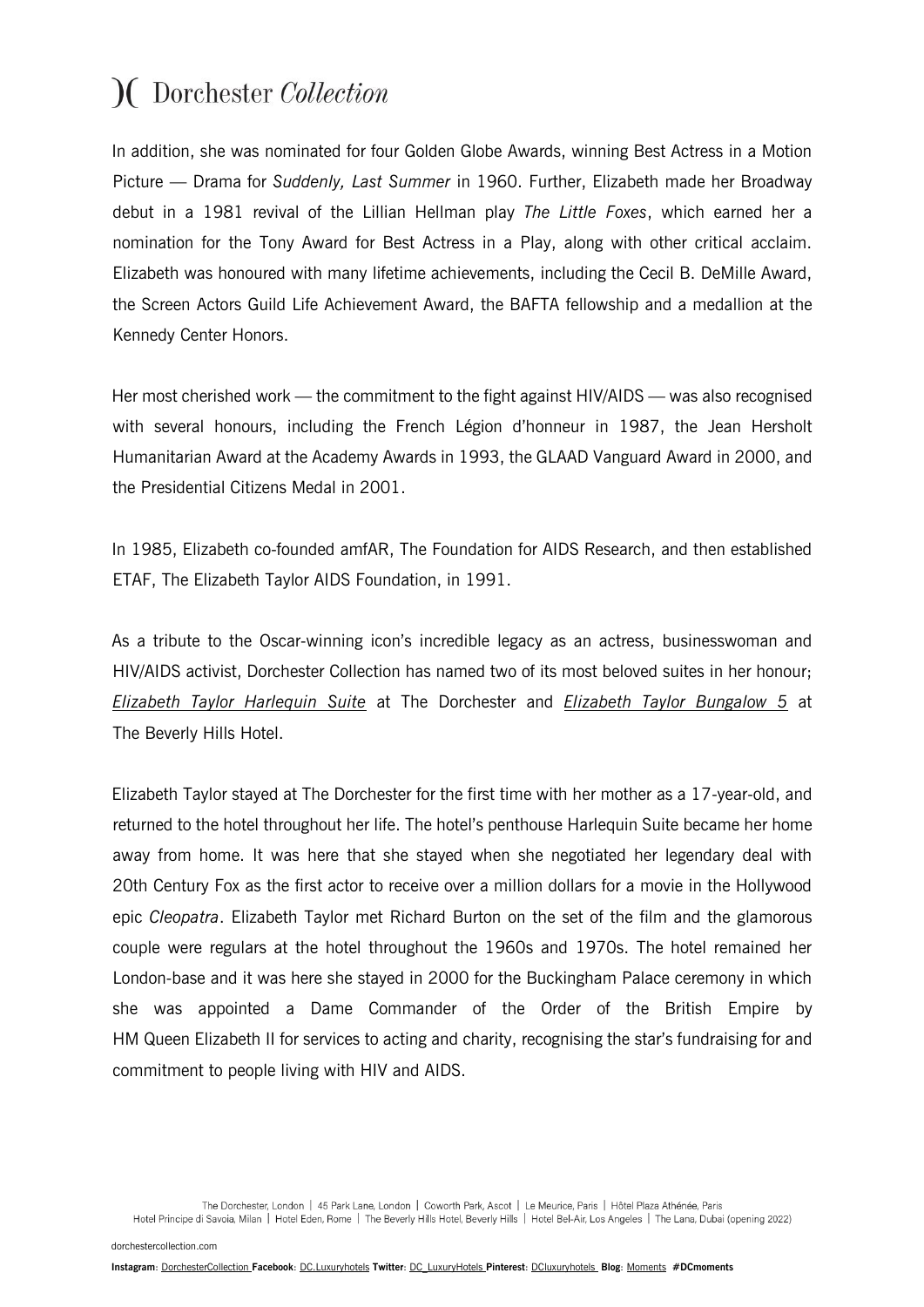Similarly, The Beverly Hills Hotel served as a backdrop to Elizabeth Taylor's life in California dating back to her childhood. Her father Francis, who inspired her love of art, had a gallery in the hotel's shopping arcade and she went on to be a frequent guest of the hotel throughout her life. Affectionately known as "the Pink Palace," The Beverly Hills Hotel's famed bungalows are where Elizabeth Taylor spent several of her honeymoons. She dined regularly at the hotel's iconic [Polo Lounge](https://www.dorchestercollection.com/en/los-angeles/the-beverly-hills-hotel/restaurants-bars/the-polo-lounge/) where her "splurge" day favourite of "fried chicken with mashed potato and lots of gravy" is still served, and celebrated iconic moments of her life, such as her Oscar win for *BUtterfield 8* at the hotel. After her passing in 2011, Elizabeth Taylor's family hosted a private gathering in the star's favourite Bungalow 5.

Guests booking *Elizabeth Taylor Bungalow 5* and *Elizabeth Taylor Harlequin Suite* will be able to enjoy books that give a nod to her vision for a "kinder, braver, more beautiful world" during their stay. A copy of Taylor's book *My Love Affair with Jewelry* and the Christie's auction catalogue for the 2011 *The Collection of Elizabeth Taylor: The Legendary Jewels* will be available for guests to read in the suites.

"Steeped in history, Dorchester Collection celebrates timeless stories and unforgettable moments between its remarkable properties and the people who inhabit them. We are delighted to honour our loyal guest, Dame Elizabeth Taylor, and her legacy as a Hollywood superstar and HIV/AIDS activist by announcing this partnership with House of Taylor. Our legendary hotels are a 'home away from home' for people who make the world turn and we are proud that Elizabeth Taylor's spirit lives on in the suites named in her honour." Helen Smith, Chief Customer Experience Officer

"We are pleased to enter into this official partnership with Dorchester Collection, naming two of Elizabeth's favourite suites after her. The team there has demonstrated a passion for Elizabeth Taylor and her legacy, and have shown a strong commitment to honouring her history at the hotels. We are thrilled to know that guests of The Dorchester and The Beverly Hills Hotel will get to experience part of Elizabeth's world and luxuriate in the same suites that Elizabeth loved," said House of Taylor.

For more information, please visit [dorchestercollection.com](https://protect-eu.mimecast.com/s/6tOwCg5PrUY1A91F27LNh?domain=dorchestercollection.com/)

###

The Dorchester, London | 45 Park Lane, London | Coworth Park, Ascot | Le Meurice, Paris | Hôtel Plaza Athénée, Paris Hotel Principe di Savoia, Milan | Hotel Eden, Rome | The Beverly Hills Hotel, Beverly Hills | Hotel Bel-Air, Los Angeles | The Lana, Dubai (opening 2022)

[dorchestercollection.com](http://www.dorchestercollection.com/)